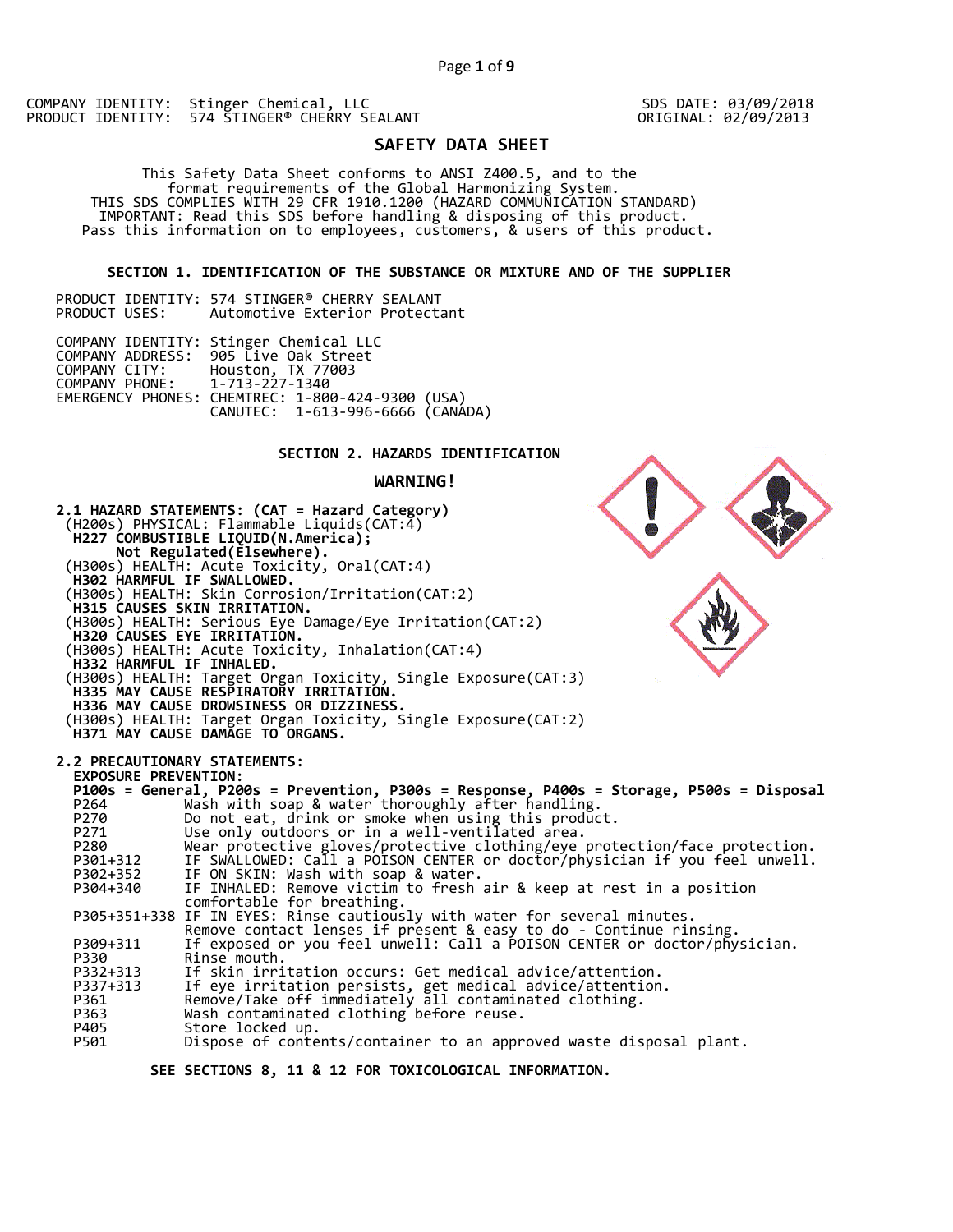|  | COMPANY IDENTITY: Stinger Chemical, LLC       |
|--|-----------------------------------------------|
|  | PRODUCT IDENTITY: 574 STINGER® CHERRY SEALANT |

SDS DATE: 02/09/2018 ORIGINAL: 02/09/2015

#### **SECTION 3. COMPOSITION/INFORMATION ON INGREDIENTS**

| MATERIAL                    | CAS#         | <b>EINECS#</b>           | WT %     |
|-----------------------------|--------------|--------------------------|----------|
| Water                       | 7732-18-5    | 231-791-2                | 65-75    |
| Quaternary Amine            | Confidential | -                        | 20-30    |
| Sweetened Middle Distillate | 64741-86-2   |                          | $5 - 15$ |
| 2-Butoxyethanol             | 111-76-2     | 203-905-0                | $0 - 10$ |
| C9-11 Alcohols, Ethoxylated | 68439-46-3   | $\overline{\phantom{0}}$ | A-5      |

The specific chemical component identities and/or the exact component percentages of this material may be withheld as trade secrets. This information is made available to health professionals, employees, and designated representatives in accordance with the applicable provisions of 29 CFR 1910.1200̄ (I)(1).  $\overline{\phantom{a}}$ 

TRACE COMPONENTS: Trace ingredients (if any) are present in < 1% concentration, (< 0.1% for potential carcinogens, reproductive toxins, respiratory tract mutagens, and sensitizers). None of the trace ingredients contribute significant additional hazards at the concentrations that may be present in this product. All pertinent hazard information has been provided in this document, per the requirements of the Federal Occupational Safety and Health Administration Standard (29 CFR 1910.1200), U.S. State equivalents, and Canadian Hazardous Materials Identification System Standard (CPR 4).

### **SECTION 4. FIRST AID MEASURES**

4.1 MOST IMPORTANT SYMPTOMS/EFFECTS, ACUTE & CHRONIC: See Section 11 for symptoms/effects, acute & chronic.

4.2 GENERAL ADVICE:

 First Aid responders should pay attention to self-protection and use the recommended protective clothing (chemical resistant gloves, splash protection). If potential for exposure exists, refer to Section 8 for specific personal protective equipment.

4.3 EYE CONTACT:

 If this product enters the eyes, check for and remove any contact lenses. Open eyes while under gently running water. Use sufficient force to open eyelids. "Roll" eyes to expose more surface. <u>Minimum</u> flushing is for 15 minutes. Seek immediate medical attention.

4.4 SKIN CONTACT:

 If the product contaminates the skin, immediately begin decontamination with running water. <u>Minimum</u> flushing is for 15 minutes. Remove contaminated clothing, taking care not to contaminate eyes. If skin becomes irritated and irritation persists, medical attention may be necessary. Wash contaminated clothing before reuse, discard contaminated shoes.

4.5 INHALATION:

 After high vapor exposure, remove to fresh air. If breathing is difficult, give oxygen. If breathing has stopped, trained personnel should immediately begin artificial respiration. If the heart has stopped, trained personnel should immediately begin cardiopulmonary resuscitation (CPR). Seek immediate medical attention.

4.6 SWALLOWING:

 If swallowed, CALL PHYSICIAN OR POISON CONTROL CENTER FOR MOST CURRENT INFORMATION. If professional advice is not available, give two glasses of water to drink. DO NOT INDUCE VOMITING. Never induce vomiting or give liquids to someone who is unconscious, having convulsions, or unable to swallow. Seek immediate medical attention.

- 4.7 RESCUERS: Victims of chemical exposure must be taken for medical attention. Rescuers should be taken for medical attention, if necessary. Take a copy of label and SDS to physician or health professional with victim.
- 4.8 NOTES TO PHYSICIAN:
- There is no specific antidote. Treatment of overexposure should be directed at the control of symptoms and the clinical condition of the patient. Any material aspirated during vomiting may cause lung injury. Therefore, emesis should not be induced mechanically or pharmacologically. If it is considered necessary to evacuate the stomach contents, this should be done by means least likely to cause aspiration (such as: Gastric lavage after endotracheal intubation).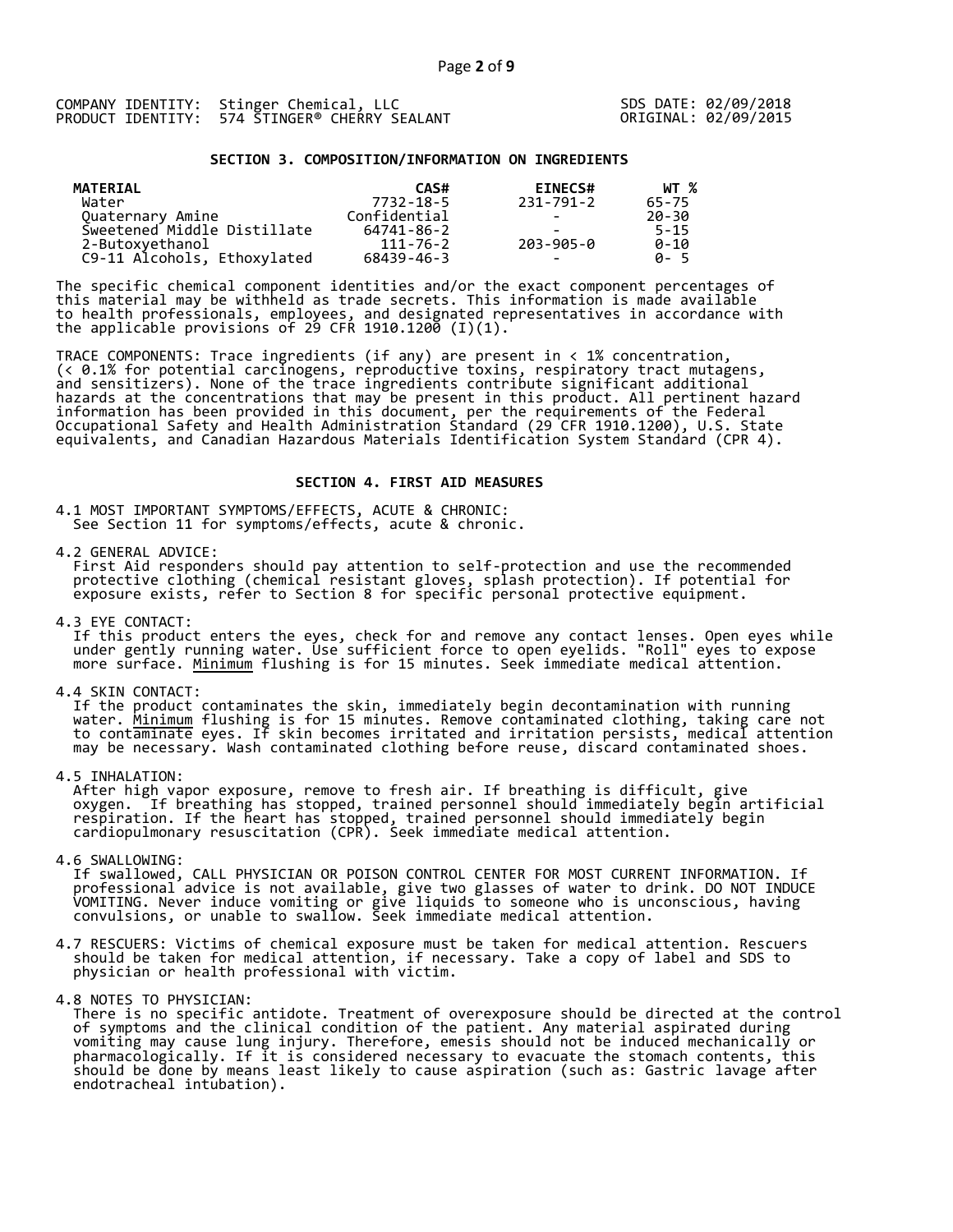SDS DATE:02/09/2018 ORIGINAL: 02/09/2015

### **SECTION 5. FIRE FIGHTING MEASURES**

- 5.1 FIRE & EXPLOSION PREVENTIVE MEASURES: NO open flames. Above flash point, use a closed system, ventilation, explosion-proof electrical equipment, lighting.
- 5.2 SUITABLE (& UNSUITABLE) EXTINGUISHING MEDIA: Use dry powder, AFFF, alcohol-resistant foam, water spray, carbon dioxide.
- 5.3 SPECIAL PROTECTIVE EQUIPMENT & PRECAUTIONS FOR FIRE FIGHTERS: Water spray may be ineffective on fire but can protect fire-fighters & cool closed containers. Use fog nozzles if water is used. Do not enter confined fire-space without full bunker gear. (Helmet with face shield, bunker coats, gloves & rubber boots).
- 5.4 SPECIFIC HAZARDS OF CHEMICAL & HAZARDOUS COMBUSTION PRODUCTS: COMBUSTIBLE! Isolate from oxidizers, heat, & open flame. Closed containers may explode if exposed to extreme heat. Applying to hot surfaces requires special precautions. Empty container very hazardous! Continue all label precautions!

### **SECTION 6. ACCIDENTAL RELEASE MEASURES**

- 6.1 SPILL AND LEAK RESPONSE AND ENVIRONMENTAL PRECAUTIONS: Uncontrolled releases should be responded to by trained personnel using pre-planned procedures. No action shall be taken involving personal risk without suitable training. Keep unnecessary and unprotected personnel from entering spill area. Do not touch or walk through material. Avoid breathing vapor or mist. Provide adequate ventilation. Proper protective equipment should be used. In case of a spill, clear the affected area, protect people, and respond with trained personnel. ELIMINATE all ignition sources (no smoking, flares, sparks, or flames in immediate area).
- 6.2 PERSONAL PRECAUTIONS, PROTECTIVE EQUIPMENT, EMERGENCY PROCEDURES: The proper personal protective equipment for incidental releases (such as: 1 Liter of the product released in a well-ventilated area), use impermeable gloves, they should be Level B: **triple-gloves (rubber gloves and nitrile gloves over latex gloves), chemical resistant suit and boots, hard-hat, and Self-Contained Breathing Apparatus** specific for the material handled, goggles, face shield, and appropriate body protection. In the event of a large release, use impermeable gloves, specific for the material handled, chemically resistant suit and boots, and hard hat, and Self-Contained Breathing Apparatus or respirator.

 Personal protective equipment are required wherever engineering controls are not adequate or conditions for potential exposure exist. Select NIOSH/MSHA approved based on actual or potential airborne concentrations in accordance with latest OSHA and/or ANSI recommendations.

6.3 ENVIRONMENTAL PRECAUTIONS:

 Stop spill at source. Construct temporary dikes of dirt, sand, or any appropriate readily available material to prevent spreading of the material. Close or cap valves and/or block or plug hole in leaking container and transfer to another container. Keep from entering storm sewers and ditches which lead to waterways, and if necessary, call the local fire or police department for immediate emergency assistance.

6.4 METHODS AND MATERIAL FOR CONTAINMENT & CLEAN-UP:

 Absorb spilled liquid with polypads or other suitable absorbent materials. If necessary, neutralize using suitable buffering material, (acid with soda ash or base with phosphoric acid), and test area with litmus paper to confirm neutralization. Clean up with non-combustible absorbent (such as: sand, soil, and so on). Shovel up and place all spill residue in suitable containers. dispose of at an appropriate waste disposal facility according to current applicable laws and regulations and product characteristics at time of disposal (see Section 13 - Disposal Considerations).

6.5 NOTIFICATION PROCEDURES:

 In the event of a spill or accidental release, notify relevant authorities in accordance with all applicable regulations. US regulations require reporting release of this material to the environment which exceed the applicable reportable quantity or oil spills which could reach any waterway including intermittent dry creeks. The National Response Center can be reached at (800)424-8802.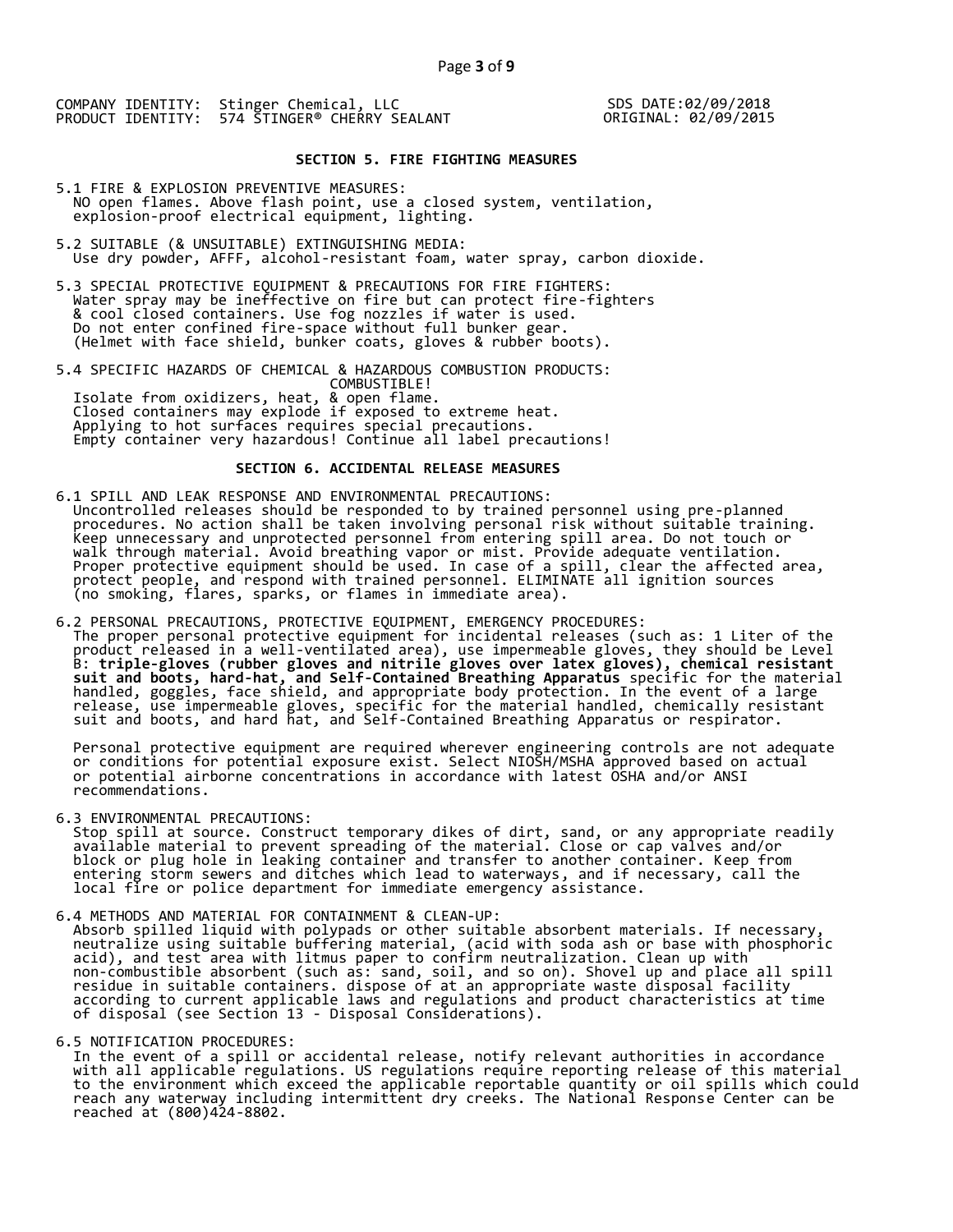SDS DATE: 02/09/2018 ORIGINAL: 02/09/2015

### **SECTION 7. HANDLING AND STORAGE**

7.1 PRECAUTIONS FOR SAFE HANDLING: Isolate from oxidizers, heat, & open flame. Use only with adequate ventilation. Avoid or repeated breathing of vapor or spray mist. Do not get in eyes, on skin or clothing. Consult Safety Equipment Supplier. Wear goggles, face shield, gloves, apron & footwear impervious to material. Wash clothing before reuse. Avoid free fall of liquid. Ground containers when transferring. Do not flame cut, braze, or weld. Empty container very hazardous! Continue all label precautions!

7.2 CONDITIONS FOR SAFE STORAGE, INCLUDING ANY INCOMPATIBILITIES: Isolate from strong oxidants. Do not store above 49 C/120 F. Keep container tightly closed & upright when not in use to prevent leakage.

#### **SECTION 7. HANDLING AND STORAGE (CONTINUED)**

7.3 NONBULK: CONTAINERS:

 Store containers in a cool, dry location, away from direct sunlight, sources of intense heat, or where freezing is possible. Material should be stored in secondary containers or in a diked area, as appropriate. Store containers away from incompatible chemicals (see Section 10, Stability and Reactivity). Post warning and "NO SMOKING" signs in storage and use areas, as appropriate. Empty containers should be handled with care. Never store food, feed, or drinking water in containers which held this product.

7.4 BULK CONTAINERS:

 All tanks and pipelines which contain this material must be labeled. Perform routine maintenance on tanks or pipelines which contain this product. Report all leaks immediately to the proper personnel.

7.5 TANK CAR SHIPMENTS:

 Tank cars carrying this product should be loaded and unloaded in strict accordance with tank-car manufacturer's recommendation and all established on-site safety procedures. Appropriate personal protective equipment must be used (see Section 8, Engineering Controls and Personal Protective Equipment.). All loading and unloading equipment must be inspected, prior to each use. Loading and unloading operations must be attended, at all times. Tank cars must be level, brakes must be set or wheels must be locked or blocked prior to loading or unloading. Tank car (for loading) or storage tanks (for unloading) must be verified to be correct for receiving this product and be properly prepared, prior to starting the transfer operations. Hoses must be verified to be in the correct positions, before starting transfer operations. A sample (if required) must be taken and verified (if required) prior to starting transfer operations. All lines must be blown-down and purged before disconnecting them from the tank car or vessel.

7.6 PROTECTIVE PRACTICES DURING MAINTENANCE OF CONTAMINATED EQUIPMENT: Follow practices indicated in Section 6 (Accidental Release Measures). Make certain application equipment is locked and tagged-out safely. Always use this product in areas where adequate ventilation is provided. Collect all rinsates and dispose of according to applicable Federal, State, Provincial, or local procedures.

7.7 EMPTY CONTAINER WARNING:

 Empty containers may contain residue and can be dangerous. Do not attempt to refill or clean containers without proper instructions. Empty drums should be completely drained and safely stored until appropriately reconditioned or disposed. Empty containers should be taken for recycling, recovery, or disposal through suitably qualified or licensed contractor and in accordance with governmental regulations. **DO NOT PRESSURIZE, CUT, WELD, BRAZE, SOLDER, DRILL, GRIND, OR EXPOSE SUCH CONTAINERS TO HEAT, FLAME, SPARKS, STATIC ELECTRICITY, OR OTHER SOURCES OF IGNITION. THEY MAY BURST AND CAUSE INJURY OR DEATH.**

#### **SECTION 8. EXPOSURE CONTROLS/PERSONAL PROTECTION**

| <b>8.1 EXPOSURE LIMITS:</b> |              |                                                                                                   |                    |             |
|-----------------------------|--------------|---------------------------------------------------------------------------------------------------|--------------------|-------------|
| <b>MATERIAL</b>             | CAS#         |                                                                                                   | EINECS# TWA (OSHA) | TLV (ACGIH) |
| Water                       | 7732-18-5    | 231-791-2                                                                                         | None Known         | None Known  |
| Quaternary Amine            | Confidential | <b>Contract Contract</b>                                                                          | None Known         | None Known  |
| Sweetened Middle Distillate | 64741-86-2   | $\mathcal{L}_{\text{max}}$ and $\mathcal{L}_{\text{max}}$ . The set of $\mathcal{L}_{\text{max}}$ | 200 mg/m3          | 200 mg/m3   |
| 2-Butoxyethanol             | 111-76-2     |                                                                                                   | 203-905-0 50 ppm S | 20 ppm S    |
| C9-11 Alcohols, Ethoxylated | 68439-46-3   | <b>Contract Contract</b>                                                                          | None Known         | None Known  |

This product contains no EPA Hazardous Air Pollutants (HAP) in amounts  $> 0.1\%$ . EPA Hazardous Air Pollutants may be present in trace amounts (less than 0.1%): Cumene, Polycyclic Aromatics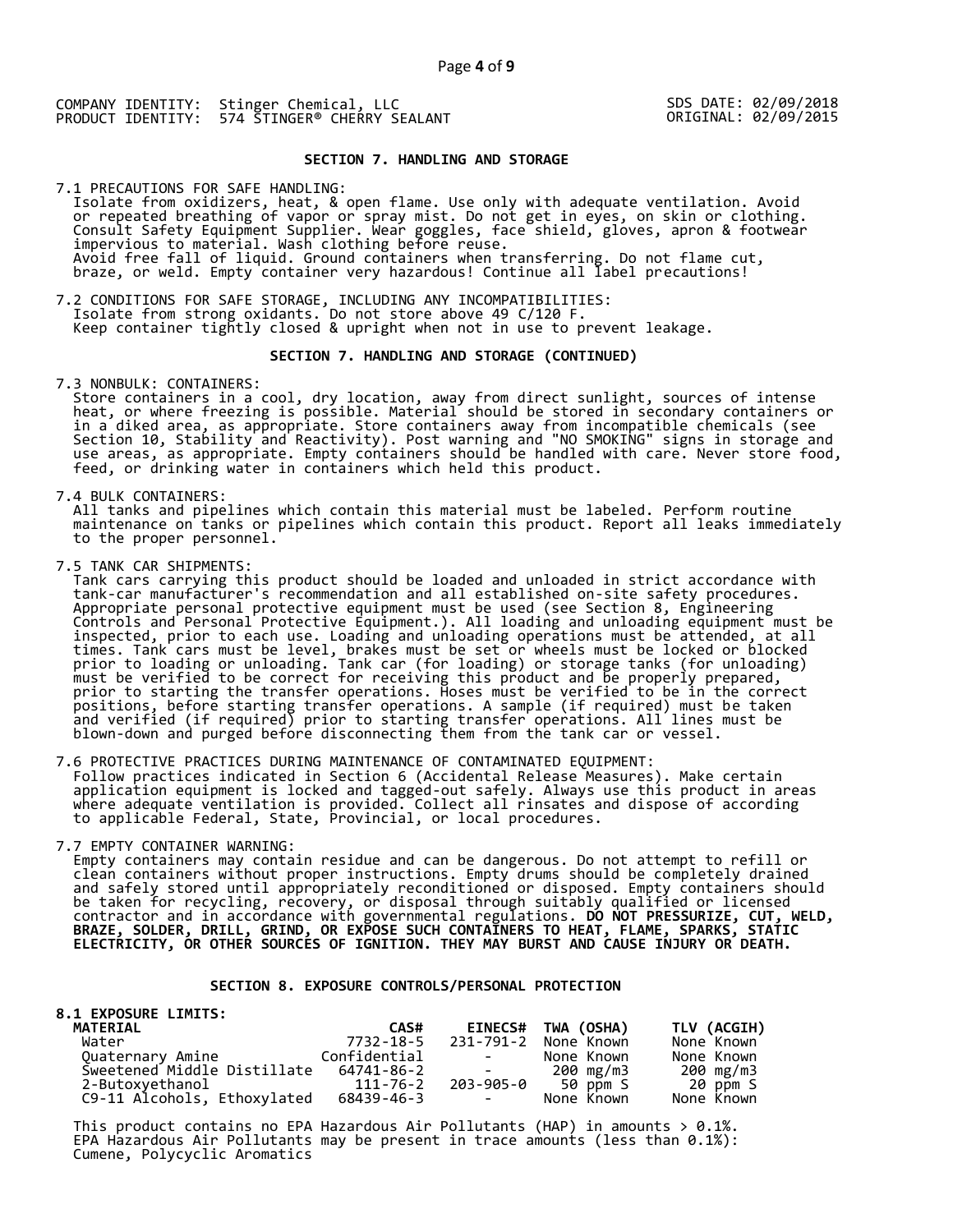SDS DATE: 02/09/2015 ORIGINAL: 02/09/2015

## **SECTION 8. EXPOSURE CONTROLS/PERSONAL PROTECTION (CONTINUED)**

#### **8.2 APPROPRIATE ENGINEERING CONTROLS:**

#### RESPIRATORY EXPOSURE CONTROLS

 Airborne concentrations should be kept to lowest levels possible. If vapor, dust or mist is generated and the occupational exposure limit of the product, or any component of the product, is exceeded, use appropriate NIOSH or MSHA approved air purifying or air-supplied respirator authorized in 29 CFR 1910.134, European Standard EN 149, or applicable State regulations, after determining the airborne concentration of the contaminant. Air supplied respirators should always be worn when airborne concentration of the contaminant or oxygen content is unknown. Maintain airborne contaminant concentrations below exposure limits. If adequate ventilation is not available or there is potential for airborne exposure above the exposure limits, a respirator may be worn up to the respirator exposure limitations, check with respirator equipment manufacturer's recommendations/limitations. For particulates, a particulate respirator (NIOSH Type N95 or better filters) may be worn. If oil particles (such as: lubricants, cutting fluids, glycerine, and so on) are present, use a NIOSH Type R or P filter. For a higher level of protection, use positive pressure supplied air respiration protection or Self-Contained Breathing Apparatus or if oxygen levels are below 19.5% or are unknown.

 EMERGENCY OR PLANNED ENTRY INTO UNKNOWN CONCENTRATIONS OR IDLH CONDITIONS Positive pressure, full-face piece Self-Contained Breathing Apparatus; or positive pressure, full-face piece Self-Contained Breathing Apparatus with an auxilliary positive pressure Self-Contained Breathing Apparatus.

VENTILATION<br>LOCAL EXHAUST: LOCAL EXHAUST: Necessary MECHANICAL (GENERAL): Necessary SPECIAL: None OTHER: None Please refer to ACGIH document, "Industrial Ventilation, A Manual of Recommended Practices", most recent edition, for details.

#### **8.3 INDIVIDUAL PROTECTION MEASURES, SUCH AS PERSONAL PROTECTIVE EQUIPMENT:**

EYE PROTECTION:

 Safety eyewear complying with an approved standard should be used when a risk assessment indicates this is necessary to avoid exposure to liquid splashes, mists or dusts. If contact is possible, chemical splash goggles should be worn, when a higher degree of protection is necessary, use splash goggles or safety glasses. Face-shields are recommended when the operation can generate splashes, sprays or mists.

HAND PROTECTION:

 Use gloves chemically resistant to this material. Glove must be inspected prior to use. Preferred examples: Butyl rubber, Chlorinated Polyethylene, Polyethylene, Ethyl vinyl alcohol laminate ("EVAL"), Polyvinyl alcohol ("PVA"). Examples of acceptable glove barrier materials include: Natural rubber ("latex"), Neoprene, Nitrile/butadiene rubber ("nitrile") or ("NBR"), Polyvinyl chloride ("PVC") or "vinyl"), Viton. Chemical-resistant, impervious gloves complying with an approved standard should be worn at all times when handling chemical products if a risk assessment indicates this is necessary. Considering the parameters specified by the glove manufacturer, check during use that the gloves are still retaining their protective properties. It should be noted that the time to breakthrough for any glove material may be different for different glove manufacturers. In the case of mixtures, consisting of several substances, the protection time of the gloves cannot be accurately estimated. Use proper glove removal technique (without touching glove's outer surface) to avoid skin contact with this product. Dispose of contaminated gloves after use in accordance with applicable laws and good practices. Wash and dry hands.

#### BODY PROTECTION:

 Use body protection appropriate for task. Cover-all, rubber aprons, or chemical protective clothing made from impervious materials are generally acceptable, depending on the task.

#### WORK & HYGIENIC PRACTICES:

 Wash hands, forearms and face thoroughly after handling chemical products, before eating, smoking and using toilet facilities and at the end of the working period. Provide readily accessible eye wash stations & safety showers. Remove clothing that becomes contaminated. Destroy contaminated leather articles. Launder or discard contaminated clothing.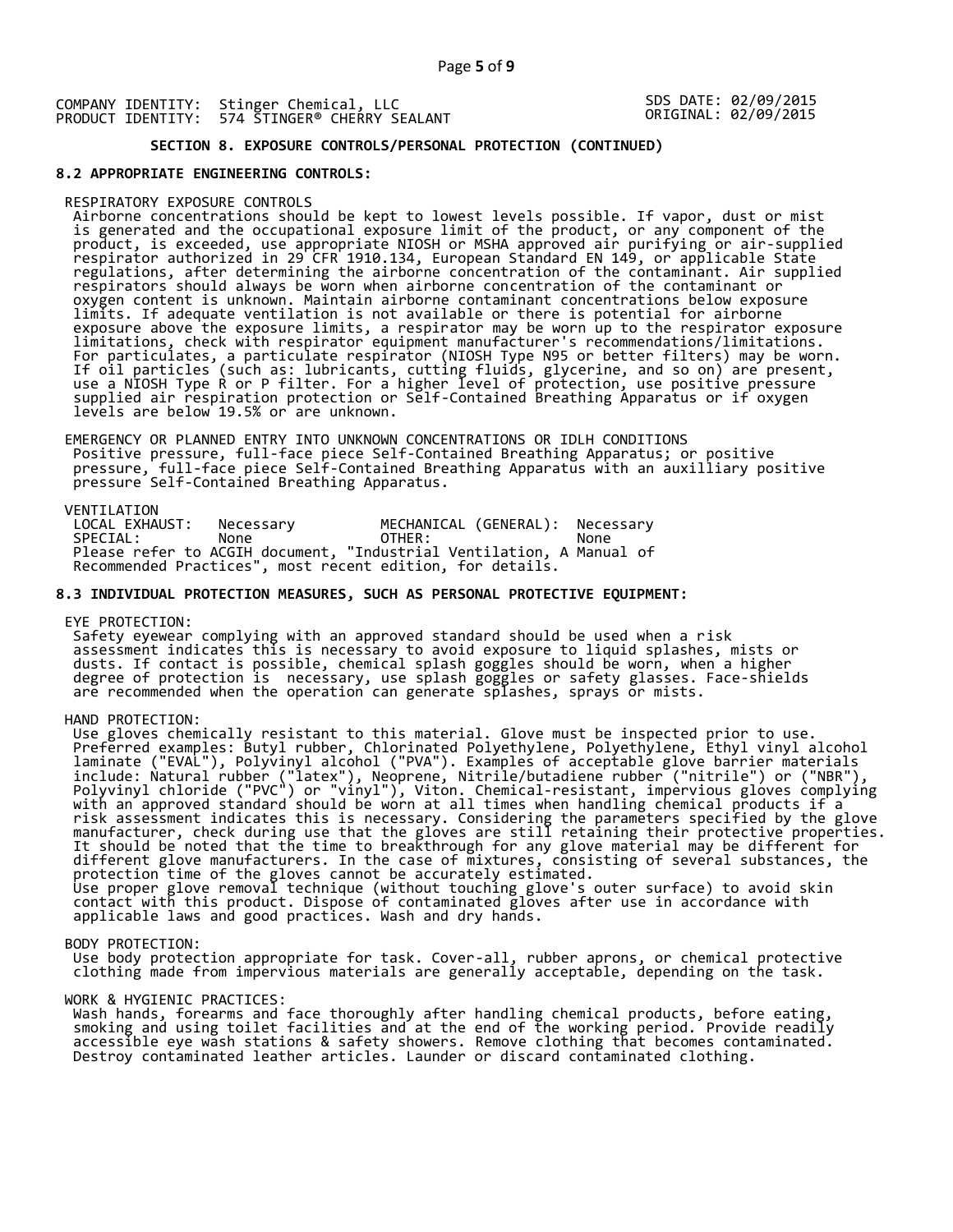### **SECTION 9. PHYSICAL & CHEMICAL PROPERTIES**

| APPEARANCE:                                          | Liquid, CLEAR                                                                                                |
|------------------------------------------------------|--------------------------------------------------------------------------------------------------------------|
| ODOR:                                                | Mild                                                                                                         |
| ODOR THRESHOLD:                                      | Not Available                                                                                                |
| pH (Neutrality):                                     | Not Available                                                                                                |
| MELTING POINT/FREEZING POINT:                        |                                                                                                              |
| BOILING RANGE (IBP, 50%, Dry Point):                 |                                                                                                              |
| FLASH POINT (TÈST METHÓD):                           | Not Available<br>111  136  332* C / 232  278  630* F (*=End Point)<br>62 C / ˌ145 E (TCC) (Lowest Component) |
| EVAPORATION RATE (n-Butyl Acetate=1): Not Applicable |                                                                                                              |
| FLAMMABILITY CLASSIFICATION:                         | Class III-A                                                                                                  |
| LOWER FLAMMABLE LIMIT IN AIR (% by vol):             | 0.95 (Lowest Component)                                                                                      |
| UPPER FLAMMABLE LIMIT IN AIR (% by vol):             | Not Available                                                                                                |
| VAPOR PRESSURE (mm of Hg)@20 C                       | 17.2                                                                                                         |
| VAPOR DENSITY (air=1):                               | 0.783                                                                                                        |
| GRAVITY @ 68/68 F / 20/20 C:                         |                                                                                                              |
| DENSITY:                                             | 0.996                                                                                                        |
| SPECIFIC GRAVITY (Water=1):                          | 0.998                                                                                                        |
| POUNDS/GALLON:                                       | 8.311                                                                                                        |
| WATER SOLUBILITY:                                    | Complete                                                                                                     |
| PARTITION COEFFICIENT (n-Octane/Water):              | Not Available                                                                                                |
| AUTO IGNITION TEMPERATURE:                           | 254 C / 490 F                                                                                                |
| DECOMPOSITION TEMPERATURE:                           | Not Available                                                                                                |
| TOTAL VOC'S (TVOC)*:                                 |                                                                                                              |
| NONEXEMPT VOC'S (CVOC)*:                             | 6.0 Vol% / 54.1 g/L / .4 Lbs/Gal<br>17.0 Vol% / 54.1 g/L / .4 Lbs/Gal                                        |
| HAZARDOUS AIR POLLUTANTS (HAPS):                     | 0.0 Wt% /0.0 g/L / 0.000 Lbs/Gal                                                                             |
| NONEXEMPT VOC PARTIAL PRESSURE (mm of Hg @ 20 C)     | 0.0                                                                                                          |
| VISCOSITY @ 20 C (ASTM D445):                        | Not Available                                                                                                |
| * Using CARB (California Air Resources Board Rules). |                                                                                                              |
|                                                      |                                                                                                              |

#### **SECTION 10. STABILITY & REACTIVITY**

10.1 REACTIVITY & CHEMICAL STABILITY: Stable under normal conditions, no hazardous reactions when kept from incompatibles.

10.2 POSSIBILITY OF HAZARDOUS REACTIONS & CONDITIONS TO AVOID: Isolate from oxidizers, heat, & open flame.

10.3 INCOMPATIBLE MATERIALS: Reacts with strong oxidants, causing fire & explosion hazard.

10.4 HAZARDOUS DECOMPOSITION PRODUCTS: Carbon Monoxide, Carbon Dioxide from burning.

10.5 HAZARDOUS POLYMERIZATION: Will not occur.

### **SECTION 11. TOXICOLOGICAL INFORMATION**

### **11.1 ACUTE HAZARDS**

 11.11 EYE & SKIN CONTACT: Primary irritation to skin, defatting, dermatitis. Absorption thru skin increases exposure. Primary irritation to eyes, redness, tearing, blurred vision. Liquid can cause eye irritation. Wash thoroughly after handling.

 11.12 INHALATION: Anesthetic. Irritates respiratory tract. Acute overexposure can cause serious nervous system depression. Vapor harmful. Breathing vapor can cause irritation. Acute overexposure can cause harm to affected organs by routes of entry.

 11.13 SWALLOWING: Harmful or fatal if swallowed. Swallowing can cause abdominal irritation, nausea, vomiting & diarrhea. The symptoms of chemical pneumonitis may not show up for a few days.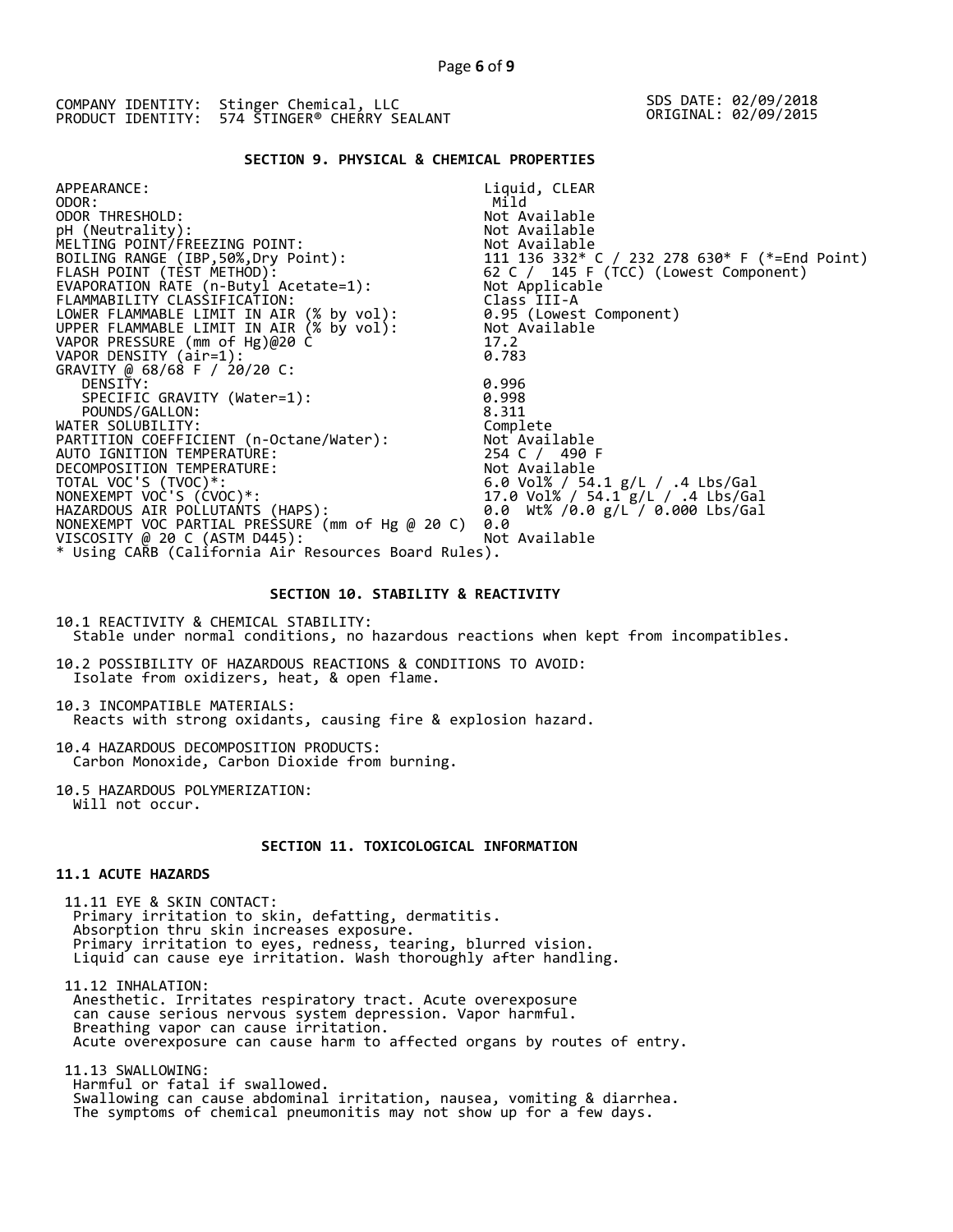SDS DATE: 02/09/2015 ORIGINAL: 02/09/2015

#### **SECTION 11. TOXICOLOGICAL INFORMATION (CONTINUED)**

#### **11.2 SUBCHRONIC HAZARDS/CONDITIONS AGGRAVATED**

 MEDICAL CONDITIONS AGGRAVATED BY EXPOSURE: Pre-existing disorders of any target organs mentioned in this Document can be aggravated by over-exposure by routes of entry to components of this product. Persons with these disorders should avoid use of this product.

#### **11.3 CHRONIC HAZARDS**

 11.31 CANCER, REPRODUCTIVE & OTHER CHRONIC HAZARDS: This product has no carcinogens listed by IARC, NTP, NIOSH, OSHA or ACGIH, as of this date, greater or equal to 0.1%. This product contains less than 1 ppm of Benzene. Not considered hazardous in such low concentrations. Absorption thru skin may be harmful.

11.32 TARGET ORGANS: May cause damage to target organs, based on animal data.

11.33 IRRITANCY: Irritating to contaminated tissue.

11.34 SENSITIZATION: No component is known as a sensitizer.

11.35 MUTAGENICITY: No known reports of mutagenic effects in humans.

11.36 EMBRYOTOXICITY: No known reports of embryotoxic effects in humans.

11.37 TERATOGENICITY: No known reports of teratogenic effects in humans.

11.38 REPRODUCTIVE TOXICITY: No known reports of reproductive effects in humans.

 A MUTAGEN is a chemical which causes permanent changes to genetic material (DNA) such that the changes will propagate across generational lines. An EMBRYOTOXIN is a chemical which causes damage to a developing embryo (such as: within the first 8 weeks of pregnancy in humans), but the damage does not propagate across generational lines. A TERATOGEN is a chemical which causes damage to a developing fetus, but the damage does not propagate across generational lines. A REPRODUCTIVE TOXIN is any substance which interferes in any way with the reproductive process.

#### **11.4 MAMMALIAN TOXICITY INFORMATION**

| <b>MATERIAL</b>             | CAS#     | <b>EINECS#</b>      | LOWEST KNOWN LETHAL DOSE DATA<br>LOWEST KNOWN LD50 (ORAL) |
|-----------------------------|----------|---------------------|-----------------------------------------------------------|
| Ethylene Glycol Butyl Ether | 111-76-2 | and the contract of | 320.0 mg/kg(Rabbits)<br>LOWEST KNOWN LC50 (VÁPORS)        |
| Ethylene Glycol Butyl Ether | 111-76-2 | $\sim$              | 700 ppm (Mice)                                            |

#### **SECTION 12. ECOLOGICAL INFORMATION**

#### **12.1 ALL WORK PRACTICES MUST BE AIMED AT ELIMINATING ENVIRONMENTAL CONTAMINATION.**

12.2 EFFECT OF MATERIAL ON PLANTS AND ANIMALS: This product may be harmful or fatal to plant and animal life if released into the environment. Refer to Section 11 (Toxicological Information) for further data on the effects of this product's components on test animals.

12.3 EFFECT OF MATERIAL ON AQUATIC LIFE: The most sensitive known aquatic group to any component of this product is: Tidewater Silversides 1250 ppm or mg/L (96 hour exposure). Keep out of sewers and natural water supplies. Environmental effects of the substance have not been investigated adequately.

12.4 MOBILITY IN SOIL Mobility of this material has not been determined.

12.5 DEGRADABILITY This product is completely biodegradable.

12.6 ACCUMULATION Bioaccumulation of this product has not been determined.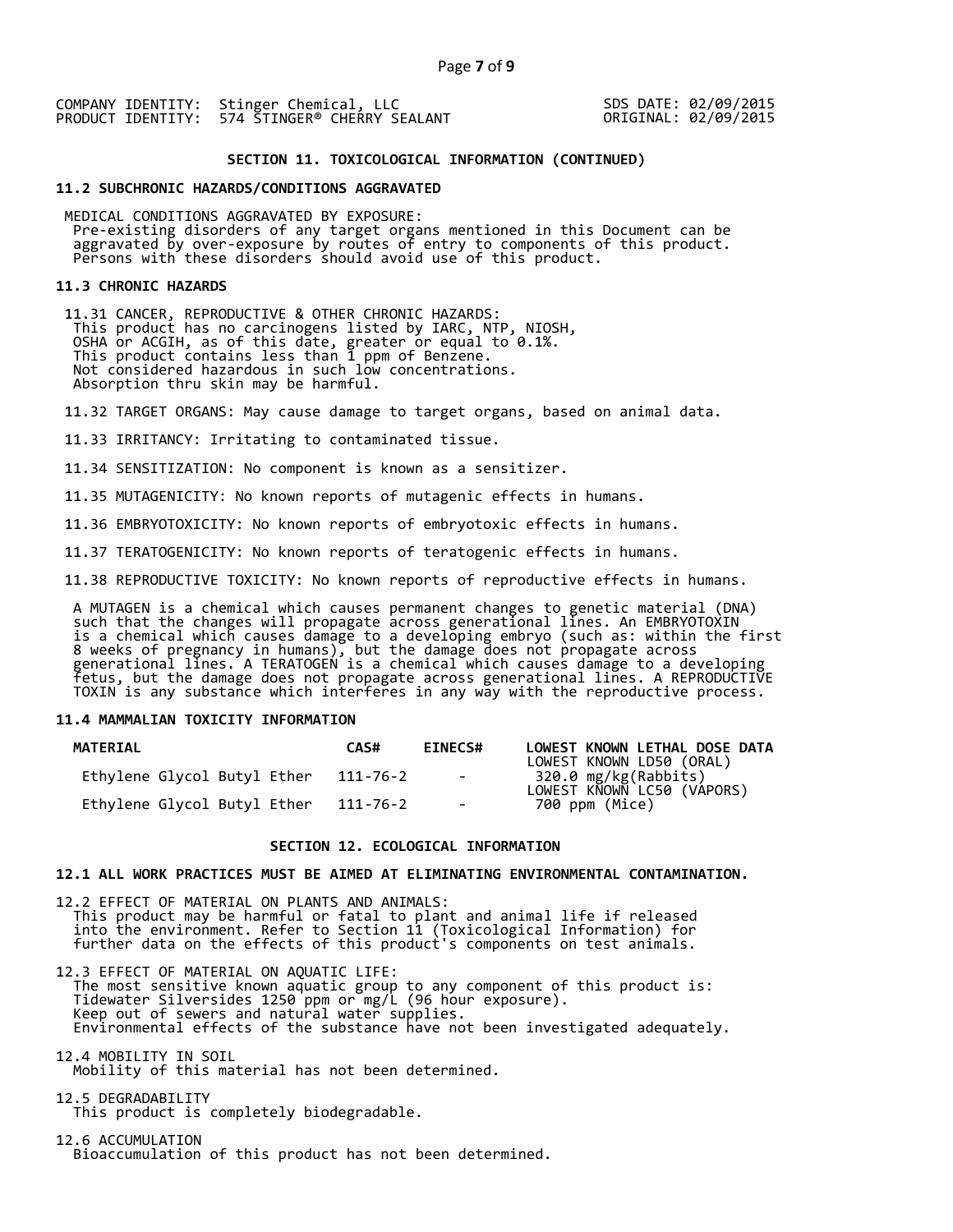SDS DATE: 02/09/2018 ORIGINAL: 02/09/2015

### **SECTION 13. DISPOSAL CONSIDERATIONS**

The generation of waste should be avoided or minimized wherever possible. Dispose of surplus and non-recyclable products via a licensed waste disposal contractor. Waste should not be disposed of untreated to the sewer unless fully compliant with the requirements of all authorities with jurisdiction. Waste packaging should be recycled. Incineration or landfill should only be considered when recycling is not feasible. This material and its container must be disposed of in a safe way. Care should be taken when handling emptied containers that have not been cleaned or rinsed out. Empty containers and liners may retain some product residues. Vapor from some product residues may create a highly flammable or explosive atmosphere inside the container. **DO NOT PRESSURIZE, CUT, WELD, BRAZE, SOLDER, DRILL, GRIND, OR EXPOSE USED CONTAINERS TO HEAT, FLAME, SPARKS, STATIC ELECTRICITY, OR OTHER SOURCES OF IGNITION. THEY MAY BURST AND CAUSE INJURY OR DEATH.** Avoid dispersal of spilled material and runoff and contact with soil, waterways, drains and sewers. Processing, use or contamination may change the waste disposal requirements. Do not dispose of on land, in surface waters, or in storm drains. Waste should be recycled or disposed of in accordance with regulations. Large amounts should be collected for reuse or consigned to licensed hazardous waste haulers for disposal. **ALL DISPOSAL MUST BE IN ACCORDANCE WITH ALL FEDERAL, STATE, PROVINCIAL, AND LOCAL REGULATIONS. IF IN DOUBT, CONTACT PROPER AGENCIES.** 

#### **SECTION 14. TRANSPORT INFORMATION**

MARINE POLLUTANT: No DOT/TDG SHIP NAME: NON-BULK: NOT REGULATED

BULK: NA1993, Combustible liquid, N.O.S., (contains: Butoxyethanol), PG-III Combustible liquid. Not DOT regulated on trucks in containers of < 119 gallons.

DRUM LABEL: None (Combustible Liquid) IATA / ICAO: Not Regulated IATA / ICAO: Not Regulated<br>IMO / IMDG: Not Regulated EMERGENCY RESPONSE GUIDEBOOK NUMBER: 128

### **SECTION 15. REGULATORY INFORMATION**

### **15.1 EPA REGULATION:**

 **SARA SECTION 311/312 HAZARDS: Acute Health, Chronic Health, Fire** 

All components of this product are on the TSCA list. SARA Title III Section 313 Supplier Notification

 This product contains the indicated <\*> toxic chemicals subject to the reporting requirements of Section 313 of the Emergency Planning & Community Right-To-Know Act of 1986 & of 40 CFR 372. This information must be included in all MSDSs that are copied and distributed for this material.

**SARA TITLE III INGREDIENTS CAS# EINECS# WT% (REG.SECTION) RQ(LBS)** \*2-Butoxyethanol 111-76-2 203-905-0 0-10 (313) None

### **15.2 STATE REGULATIONS:**

US. California Proposition 65 This product may contain chemical(s) known to the state of California to cause cancer and/or birth defects.

### **15.3 INTERNATIONAL REGULATIONS**

 The identified components of this product are listed on the chemical inventories of the following countries:

 Australia (AICS), Canada (DSL or NDSL), China (IECSC), Europe (EINECS, ELINCS), Japan (METI/CSCL, MHLW/ISHL), South Korea (KECI), New Zealand (NZIoC), Philippines (PICCS), Switzerland (SWISS), Taiwan (NECSI), USA (TSCA).

### **15.4 CANADA: WORKPLACE HAZARDOUS MATERIALS INFORMATION SYSTEM (WHMIS)**

Combustible Liquid.

D2B: Irritating to skin / eyes.

 This product was classified using the hazard criteria of the Controlled Products Regulations (CPR). This Document contains all information required by the CPR.